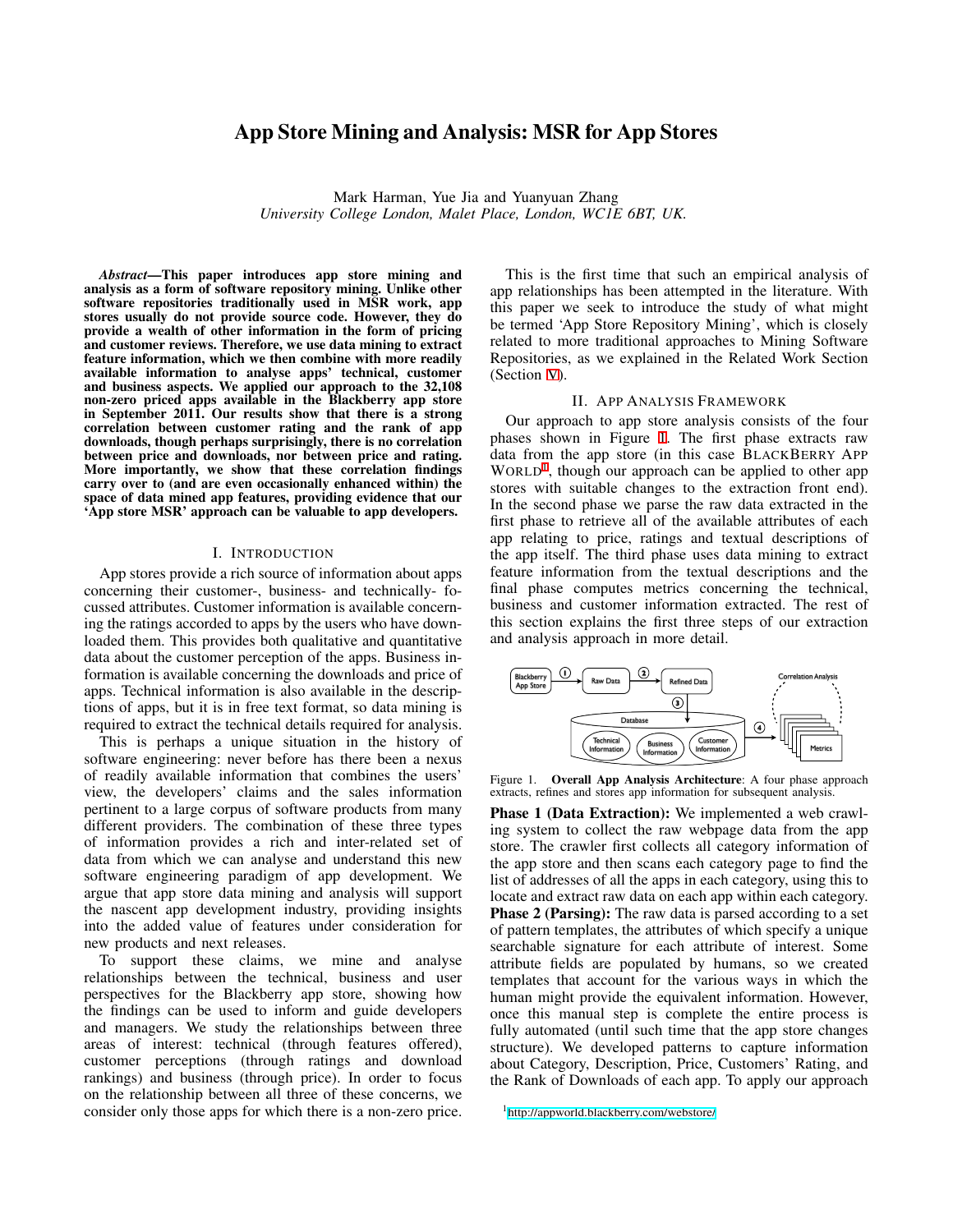to a different app store we need modify only the data extractor and the parsing phase to accommodate the different app store structure and data representations respectively.

Phase 3: (Data Mining Features): There are many ways to define a 'feature'. For our purposes, feature information is data mined from app descriptions, because we do not have access to app source code. We define a feature to be a property, captured by a set of words in the app description and shared by a set of apps.

Since app descriptions are written in natural language, extracting features from the description text requires data mining techniques more usually associated with Natural Language Processing (NLP). We developed a simple five-step NLP algorithm to extract feature information and implemented it using the Natural Language Toolkit (NLTK), a comprehensive natural language processing package in python [\[6](#page-3-0)].

Our feature extraction algorithm is presented as Algorithm [1](#page-1-0) below. The first step identifies feature patterns, thereby identifying the 'coarse features' of apps. Fortunately, developers often use informal patterns to list and clarify the features released. A feature pattern consists of three parts: the phrases that signify the start of a feature list, the feature list itself and closing phrase that signifies the end of the feature list.

From the feature list, we filter out noise words, which we determine to be those from the English language STOPWORDS set in the NLTK data package. We then perform a word frequency and co-location analysis to find words that associate frequently, built on top of NLTK's TrigramCollocationFinder classes. This produces a set of 'featurelets'; groups of commonly occurring co-located words. We then cluster featurelets into features using a greedy based clustering algorithm (Algorithm [2](#page-1-1) below). The clustering similarity measure is defined in terms of the number of words shared by two featurelets.

<span id="page-1-0"></span>

| Algorithm 1 Feature Extraction Algorithm |  |  |  |  |
|------------------------------------------|--|--|--|--|
|------------------------------------------|--|--|--|--|

| <b>Require: apps</b>                                                                                                                    |
|-----------------------------------------------------------------------------------------------------------------------------------------|
| rawFeatures $= \lceil \rceil$                                                                                                           |
| featureLets $= \lceil \cdot \rceil$                                                                                                     |
| for all apps do                                                                                                                         |
| <b>if</b> featurePattern exists in currentApp.descreption then                                                                          |
| rawFeatures.append (extractFeaturePattern (currentApp))                                                                                 |
| end if                                                                                                                                  |
| end for                                                                                                                                 |
| for all rawFeatures do                                                                                                                  |
| refineRawFeatures (currentRawFeature)                                                                                                   |
| end for                                                                                                                                 |
| $features = findTrianGramCollection$ (refineRawFeatures) $\{NLTK\}$<br>$features = getGreedy Clusters (featureLets)$<br>return features |

# III. METRICS FOR APP ANALYSIS

In order to compute information about the features of an app, we introduce some simple metrics that capture the attributes of a feature, *f* in terms of the corresponding attributes of all apps that posses the feature *f*. This section formalises the definitions of these metrics to support replication and future work<sup>[2](#page-1-2)</sup>.

We shall define our metrics with respect to an app database, which contains the information extracted for the app store. Let *AR*(*a, d*), *AD*(*a, d*) and *AP*(*a, d*) denote the rating, rank of downloads and price, respectively, of the app *a* in the app database *d*. Let *♯*(*s*) denote the size (cardinality) of set *s*. Let  $S(f, d) = \{a_1, \ldots, a_m\}$  be the largest *m* such that feature *f* is shared by all *m* apps  $a_1, \ldots, a_m$  in an app database *d*. We can extend *AR*(*a, d*), *AD*(*a, d*) and  $AP(a, d)$  to the features extracted from app descriptions, by defining the rating, rank of downloads and price of a feature, *f* to be the average rating, downloads and price for all the apps that share *f*. More formally, we extend the metric *X* defined from (app,database) pairs to reals, to a metric *F* defined from (feature, database) pairs to reals, as follows:

$$
F(f,d) = \frac{\sum\limits_{a_i \in S(f,d)} A(a_i, d)}{\sharp (S(f,d))}
$$

<span id="page-1-1"></span>Algorithm 2 Greedy Feature Cluster Algorithm Require: featureLets **Require:** greedyThreshold<br>greedyClusters = [ ] greedySimilarities  $= 1$ for all featureLets do greedyClusters.add (featureLet) end for for  $i = 0 \rightarrow$  len (featureClusters) - 1 do currCluster = greedyClusters[i]<br>**for** j = 0 → len (featureClusters) - 1 **do** currSimilairy = getSimilarity (currCluster, greedyClusters[j]) greedySimilarities.add (currSimilairy) end for if max (greedySimilarites) *>* greedyThreshold then maxIndex = getMaxIndex (greedySimilarites) mergeClusters (currCluster, greedyClusters [maxIndex]) end if end for return greedyClusters

## IV. CORRELATION ANALYSIS

<span id="page-1-3"></span>We start by exploring three correlations, each for both apps and the features we extract from them. For each we shall use a Spearman's Rank Correlation.

RQ1: What is the correlation between the Price (P) and the Rating (R) for apps and also for the features we extract from them?

RQ2: What is the correlation between the Price (P) and the rank of Downloads (D)?

RQ3: What is the correlation between the Rating (R) and the rank of Downloads (D)?

To answer these first three questions we constructed an app store database from the Blackberry store, taken by extracting information from all non-free apps present on the 1st of September 2011. Summary data concerning the 19 categories in this appstore database and the answers to our three research questions are presented in Table [IV](#page-1-3) (leftmost 7 columns). Correlations between Price(P), Rating(R) and Downloads(D) are presented in the rightmost 6 columns for features and for the apps themselves.

Perhaps somewhat surprisingly, we found a correlation between *neither* the price of an app and its rating, *nor* between the price and the downloads of an app. Neither did we find any correlation between price and rating nor between price and downloads for the features we extracted. This finding applies to both the appstore as a whole and to

<span id="page-1-2"></span><sup>2</sup>Data from this paper is available at [http://www.cs.ucl.ac.uk/staff/Y.Jia/](http://www.cs.ucl.ac.uk/staff/Y.Jia/projects/app_store_mining_analysis/) [projects/app](http://www.cs.ucl.ac.uk/staff/Y.Jia/projects/app_store_mining_analysis/) store mining analysis/.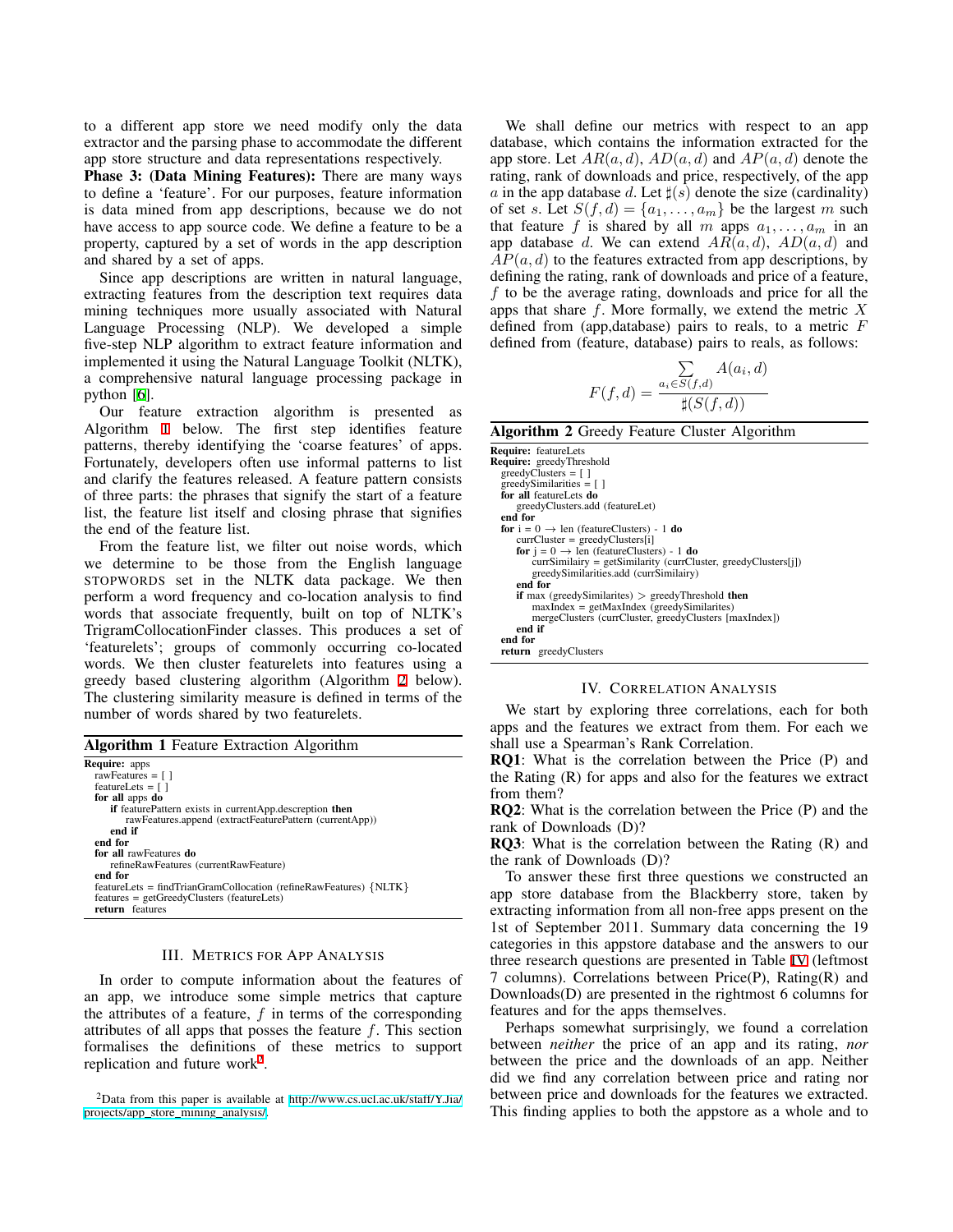almost all of the categories within  $it^3$  $it^3$ . This would suggest that, despite the plethora of apps and fierce competition, customers of non-free apps may not be as price sensitive as one might have thought.

However, as can been seen from Table [IV](#page-1-3), we did find a strong correlation between the rating and the downloads of the apps in almost every category (and also within the app store as a whole). Even more interestingly, this correlation tends to carry over to (and is sometimes even stronger for) the features we extract using our data mining techniques. This finding may offer useful guidance to developers in determining which features to consider when designing apps. Therefore, we devised a further research question and corresponding experiment to test the true strength of these feature-based correlation findings.

RQ4: What is the chance of producing a similar feature correlation in each category purely at random?

The metric values for a feature are computed as averages over the apps that share the feature. Could it be that our correlations could have been replicated by random sets of apps; 'pseudo features', devoid of any true meaning. If so, then our correlations would be useless.

To answer this question we constructed pseudo features by randomly sampling sets of apps. These pseudo features denote a sample from the population for which the null hypothesis holds (any correlation is merely a randomly occurring artefact of the data). We constructed pseudo feature samples of size 30 for each category and plotted these along with the correlation values for true features and apps in Figure [2.](#page-3-1)

Using a box plot we can visually assess the degree of significance of the correlations we found. For example, where the correlation found for the true features lies outside of the whiskers of the box plot, this means that the true feature correlation is outside 2.7 standard deviations from the mean for the pseudo features. For a Gaussian distribution this corresponds to rejecting the null hypothesis at the 99% level [\[7](#page-3-2)].

In order to ensure that we did not find our correlations simply because they happened to use 'just the right' number of apps per feature, we constructed our pseudo features using the same distribution of numbers of apps as for the true features we extracted. We also repeated the whole experiment with purely random distributions of numbers of apps per pseudo feature. We obtained very similar results for both experiments. However, space only permits us to include one set of box plots<sup>[4](#page-2-2)</sup>, so we include those for the 'same size' experiment. In this experiment the pseudo features have an identical size distribution to our true features, so it can only be the composition of true features that yields correlations that are significantly stronger than the pseudo feature sample.

In Table [IV,](#page-1-3) correlation between ratings and downloads is at least as strong for features as for apps in 12 out of 19 cases. Furthermore, Figure [2](#page-3-1) reveals that more than half of these are highly significant. We can use this analysis to automatically identify those cases where correlation results

are most reliable, thereby increasing the actionability of our findings and overall approach. This analysis can point the developer to surprises in app features that they may not have otherwise considered. For example, within the travel category, which enjoys a highly significant strong feature correlation, the feature *{*near, wifi, hotspot*}*, which one might expect to be important to users, scores lower for both rating and download metrics than the feature *{*get, nearby, restaurants*}*.

Perhaps travelling users care more about feeding themselves than their devices. This finding might surprise developers.

We can also make observations about the store structure. For example, 'Games', 'Utilities' and 'Sports & Recreation' categories have stronger correlations among apps than features. Our results provide evidence to suggest that these diverse categories may benefit from further refinement to identify more coherent sub-categories; when removed, overall app correlation drops from 0.79 to 0.75, while feature correlation remains unchanged.

# V. RELATED WORK

<span id="page-2-0"></span>Recent work on mining software repositories has produced scalable techniques for exploring the wealth of source code and associated documentation that can be found in software repositories [\[5](#page-3-3)]. This work explores information that can be mined from many sources including emails, change logs, configuration files, user documentation, bug reporting systems and, of course, the source code itself. In this way, a large amount of information is available about the systems under investigation.

If one views an app store as a form repository, then our work can also be thought of as being akin to mining software repositories. However, the technical information we mine is that provided by the free text description of each app. We mine this using techniques inspired by work on mining natural language descriptions for technical information. In this way, our work resembles work on mining other forms of natural language product information [[1\]](#page-3-4). Though there has been work on app store analysis [\[2](#page-3-5)], we believe that ours is the first paper to data mine and analyse features and their relationship to non-technical information, reformulating the App Store Analysis problem as one for which the MSR community is well placed to exploit.

Previous work on Mining Software Repositories has tended to focus on understanding, predicting and, ultimately guiding and controlling the process of software evolution [\[4](#page-3-6)], [\[9](#page-3-7)]. Our goal is to extend this, by combining mined technical data with available non-technical user and business data to understand their inter-relationships. The number and granularity of the software products we consider also differs from previous work: Mining Software Repositories typically uses a white box analysis of multiple applications [\[3](#page-3-8)] of software products of (sometimes) very large size [\[8](#page-3-9)]. By contrast, to mine app stores, we use a black box analysis and are likely to consider potentially many more software products, but of smaller size and without necessarily having available source code.

## VI. CONCLUSION AND FUTURE WORK

Appspace is very different from traditional software development spaces: the granularity is finer and there is

<span id="page-2-1"></span><sup>&</sup>lt;sup>3</sup>There is a mild correlation between price and rating for features in the 'Sports and Recreation' Category, but there are not even mild correlations between price and rating nor between price and downloads for any of the other categories.

<span id="page-2-2"></span><sup>4</sup>The other box plots are available at the website: [http:](http://www.cs.ucl.ac.uk/staff/Y.Jia/projects/app_store_mining_analysis/) [//www.cs.ucl.ac.uk/staff/Y.Jia/projects/app](http://www.cs.ucl.ac.uk/staff/Y.Jia/projects/app_store_mining_analysis/)\_store\_mining\_analysis/.